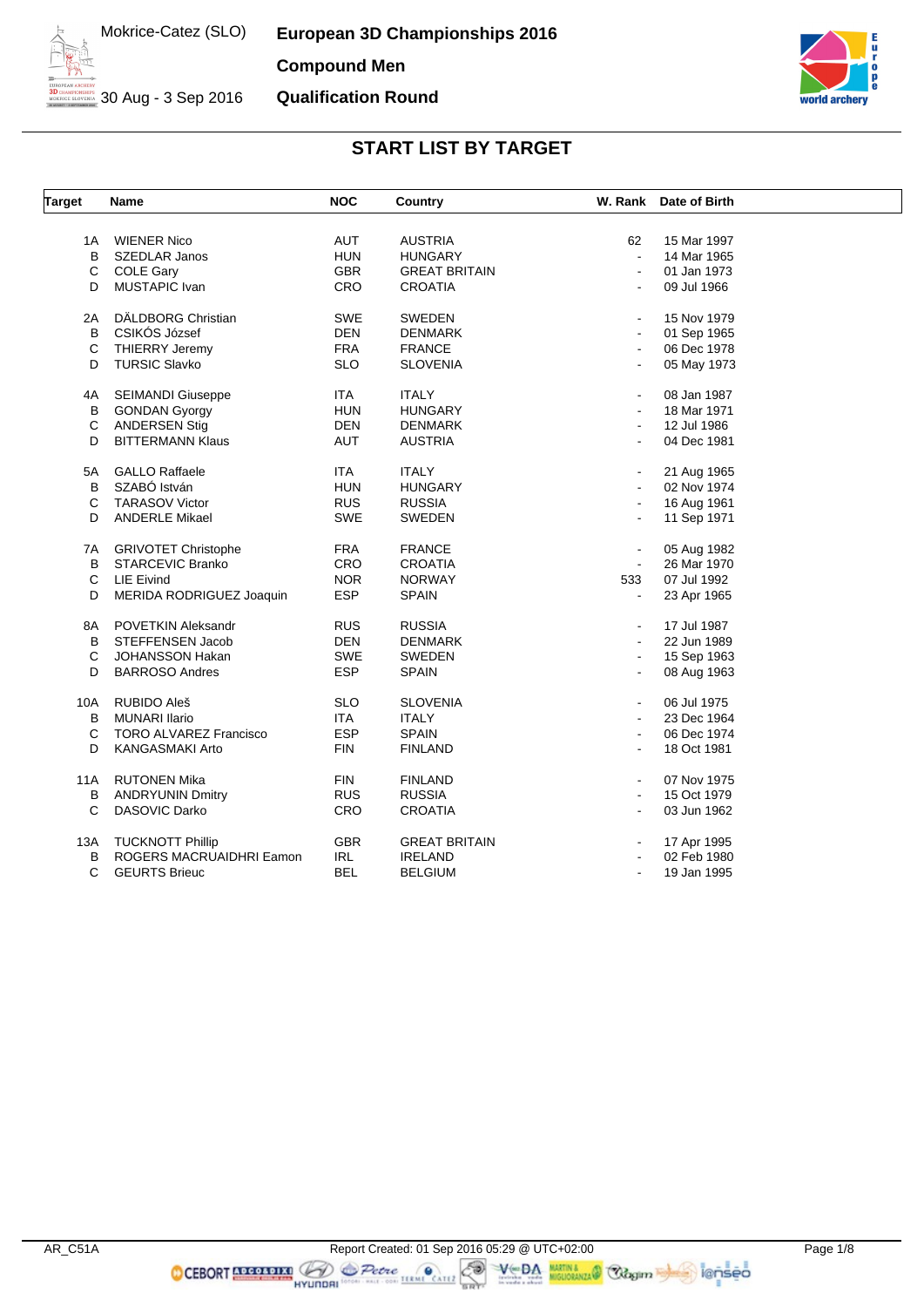**European 3D Championships 2016 Compound Women Qualification Round**



# 30 Aug - 3 Sep 2016

| <b>Target</b> | <b>Name</b>                       | <b>NOC</b> | Country              |     | W. Rank Date of Birth |  |
|---------------|-----------------------------------|------------|----------------------|-----|-----------------------|--|
|               |                                   |            |                      |     |                       |  |
| 14A           | <b>SODERSTEN Lisa</b>             | <b>SWE</b> | <b>SWEDEN</b>        |     | 15 Feb 1972           |  |
| B             | <b>FRANCHINI Irene</b>            | <b>ITA</b> | <b>ITALY</b>         | 57  | 23 Jul 1981           |  |
| C             | <b>LANTEE Anne</b>                | <b>FIN</b> | <b>FINLAND</b>       | 210 | 08 May 1982           |  |
| D             | <b>BOUTELEUX Mylene</b>           | <b>FRA</b> | <b>FRANCE</b>        |     | 28 Jan 1984           |  |
| 16A           | <b>BIANCHI Sonia</b>              | <b>ITA</b> | <b>ITALY</b>         |     | 12 Mar 1966           |  |
| B             | <b>KLAUSEN Kirstine Godskesen</b> | <b>DEN</b> | <b>DENMARK</b>       |     | 18 May 1994           |  |
| C             | <b>TOFAJ-GUTMAN Dragica</b>       | <b>SLO</b> | <b>SLOVENIA</b>      |     | 08 Dec 1955           |  |
| D             | <b>MERIDA MORENO Shenaida</b>     | <b>ESP</b> | <b>SPAIN</b>         |     | 30 Nov 1993           |  |
| 17A           | <b>FINESSI Monica</b>             | <b>ITA</b> | <b>ITALY</b>         |     | 17 Feb 1969           |  |
| B             | <b>OLOFSSON</b> Ingrid            | <b>SWE</b> | <b>SWEDEN</b>        |     | 07 Dec 1963           |  |
| C             | <b>TARRISSE Aurore</b>            | <b>FRA</b> | <b>FRANCE</b>        |     | 23 Dec 1987           |  |
| D             | <b>CEKADA Dolores</b>             | <b>SLO</b> | <b>SLOVENIA</b>      |     | 29 Jan 1968           |  |
| 19A           | NOVIKOVA Elena                    | <b>RUS</b> | <b>RUSSIA</b>        |     | 26 Sep 1979           |  |
| B             | NIKSIC Dijana                     | <b>CRO</b> | <b>CROATIA</b>       |     | 08 Feb 1978           |  |
| C             | <b>BARBY Victoria</b>             | <b>GBR</b> | <b>GREAT BRITAIN</b> |     | 11 Jul 1980           |  |
| 20A           | <b>EFREMOVA Svetlana</b>          | <b>RUS</b> | <b>RUSSIA</b>        |     | 13 Jun 1970           |  |
| В             | RONACHER Ingrid                   | AUT        | <b>AUSTRIA</b>       |     | 18 May 1989           |  |
| C             | <b>OLESEN Maria</b>               | <b>DEN</b> | <b>DENMARK</b>       |     | 24 Aug 1982           |  |
| 22A           | <b>WILDMANN Karin</b>             | AUT        | <b>AUSTRIA</b>       |     | 12 Jul 1966           |  |
| B             | LEBEDEVA Alexandra                | <b>RUS</b> | <b>RUSSIA</b>        |     | 10 Apr 1971           |  |
| C             | <b>HEYLEN Greet</b>               | <b>BEL</b> | <b>BELGIUM</b>       |     | 25 Mar 1977           |  |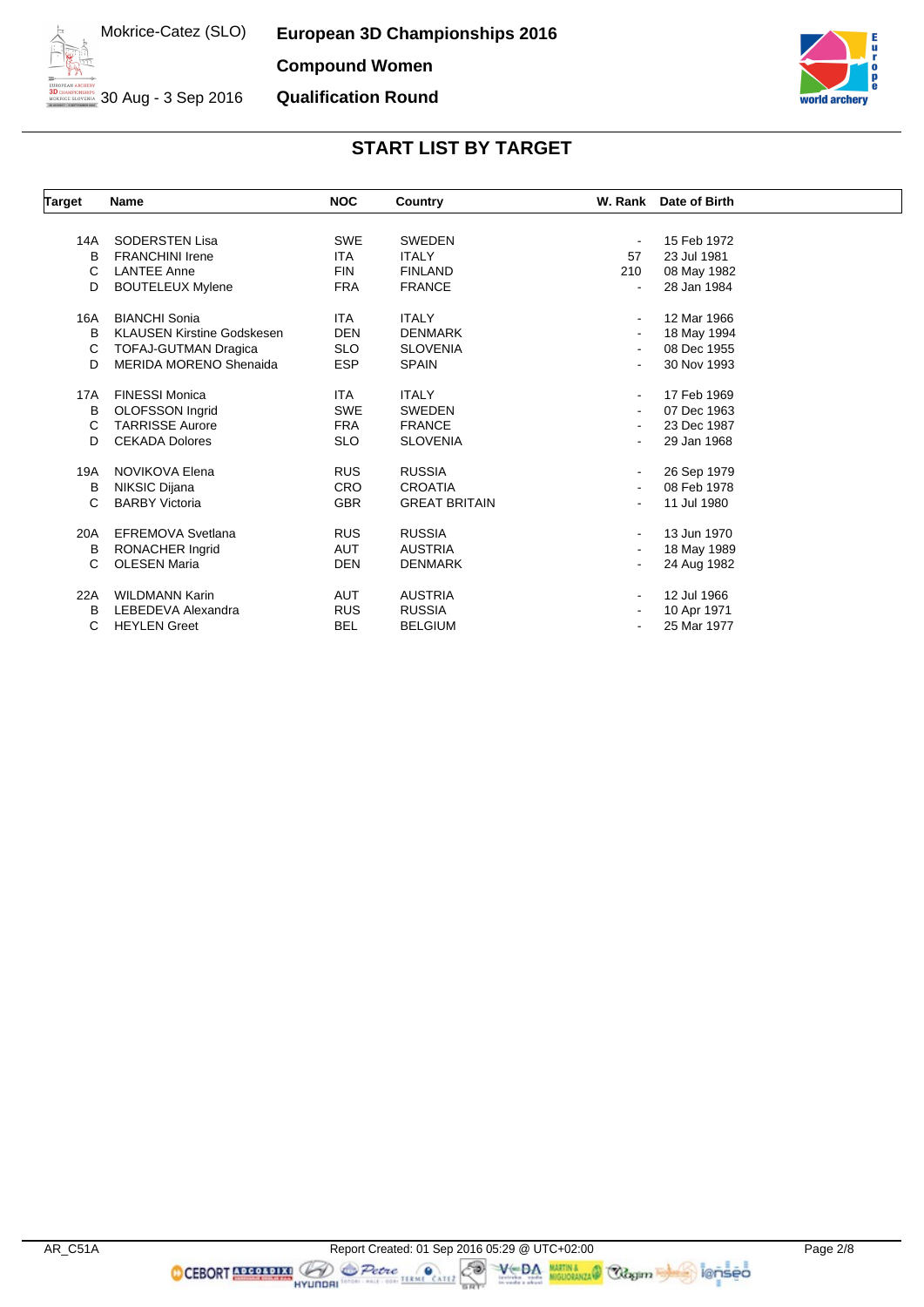**European 3D Championships 2016 Barebow Men Qualification Round**

30 Aug - 3 Sep 2016



#### **START LIST BY TARGET**

| <b>Target</b> | Name                                   | <b>NOC</b> | <b>Country</b>        |                | W. Rank Date of Birth |  |
|---------------|----------------------------------------|------------|-----------------------|----------------|-----------------------|--|
|               |                                        |            |                       |                |                       |  |
| 14A           | <b>GARCIA FERNANDEZ David</b>          | <b>ESP</b> | <b>SPAIN</b>          |                | 03 Apr 1983           |  |
| B             | <b>NOCETI Alessio</b>                  | <b>ITA</b> | <b>ITALY</b>          | $\blacksquare$ | 05 Jun 1996           |  |
| С             | <b>LUNDMARK Fredrik</b>                | <b>SWE</b> | <b>SWEDEN</b>         |                | 27 Nov 1971           |  |
| D             | <b>LARSEN Claus</b>                    | <b>DEN</b> | <b>DENMARK</b>        |                | 27 Mar 1980           |  |
| 15A           | <b>GIANNINI Alessandro</b>             | <b>ITA</b> | <b>ITALY</b>          | $\blacksquare$ | 12 Aug 1977           |  |
| в             | <b>MOLNAR Jozsef</b>                   | <b>HUN</b> | <b>HUNGARY</b>        |                | 14 Mar 1962           |  |
| C             | <b>STEINWENDER Alois</b>               | <b>AUT</b> | <b>AUSTRIA</b>        | $\blacksquare$ | 02 May 1970           |  |
| D             | <b>LESKINEN Timo</b>                   | <b>FIN</b> | <b>FINLAND</b>        |                | 14 Nov 1967           |  |
| 16A           | RABOTKA Gyorgy Viktor                  | <b>HUN</b> | <b>HUNGARY</b>        |                | 19 Sep 1991           |  |
| B             | <b>ESPOSITO Eric</b>                   | <b>ITA</b> | <b>ITALY</b>          |                | 25 Aug 1999           |  |
| C             | <b>AXEFLOD Mats</b>                    | <b>SWE</b> | <b>SWEDEN</b>         |                | 30 Jul 1971           |  |
| D             | <b>RIBES Loic</b>                      | <b>FRA</b> | <b>FRANCE</b>         |                | 21 Dec 1988           |  |
| 17A           | <b>LINDROT Mikael</b>                  | SWE        | <b>SWEDEN</b>         |                | 12 Apr 1967           |  |
| В             | ALBORNA Jordi                          | <b>ESP</b> | <b>SPAIN</b>          | $\blacksquare$ | 14 Sep 1976           |  |
| С             | POTRKAC Robert                         | <b>CRO</b> | <b>CROATIA</b>        | $\blacksquare$ | 06 Jul 1966           |  |
| D             | ROSENDAHL Juha                         | <b>FIN</b> | <b>FINLAND</b>        | $\blacksquare$ | 17 Jan 1967           |  |
|               |                                        |            |                       |                |                       |  |
| 18A           | DELMARCHE Jean-Marc                    | <b>BEL</b> | <b>BELGIUM</b>        |                | 30 Aug 1959           |  |
| В             | <b>DECULTOT Stephane</b>               | <b>FRA</b> | <b>FRANCE</b>         |                | 18 Aug 1975           |  |
| $\mathbf C$   | ŠTEFAN?I? Gašper                       | <b>SLO</b> | <b>SLOVENIA</b>       | $\blacksquare$ | 18 Dec 1987           |  |
| D             | <b>MACHEINER Christian</b>             | <b>AUT</b> | <b>AUSTRIA</b>        |                | 09 Jan 1968           |  |
| 19A           | DARKHANOV Valentin                     | <b>RUS</b> | <b>RUSSIA</b>         |                | 06 Apr 1964           |  |
| В             | <b>MEEHAN Jason</b>                    | <b>GBR</b> | <b>GREAT BRITAIN</b>  | $\blacksquare$ | 09 Apr 1967           |  |
| С             | <b>HANSEN Mikael Bo</b>                | <b>DEN</b> | <b>DENMARK</b>        | $\blacksquare$ | 17 Nov 1963           |  |
| D             | <b>ŠTEPIC Brane</b>                    | <b>SLO</b> | <b>SLOVENIA</b>       |                | 14 Jul 1971           |  |
|               |                                        | <b>AUT</b> |                       |                |                       |  |
| 20A           | <b>EHRENREITER Josef</b><br>KNIZKA Jan | <b>SVK</b> | <b>AUSTRIA</b>        | $\blacksquare$ | 03 Dec 1964           |  |
| B             | LEFÉVRE Thomas                         |            | <b>SLOVAKIA</b>       | $\blacksquare$ | 17 Jun 1975           |  |
| С             |                                        | <b>DEN</b> | <b>DENMARK</b>        |                | 19 Jan 1981           |  |
| D             | <b>KOSEC Mihael</b>                    | <b>SLO</b> | <b>SLOVENIA</b>       | $\blacksquare$ | 26 Apr 1968           |  |
| 21A           | <b>PETRIC Zeliko</b>                   | CRO        | <b>CROATIA</b>        | $\blacksquare$ | 23 Sep 1977           |  |
| B             | STRACHAN-STEPHENS Adam                 | <b>GBR</b> | <b>GREAT BRITAIN</b>  | $\blacksquare$ | 02 Oct 1956           |  |
| C             | <b>JURIK Marian</b>                    | <b>CZE</b> | <b>CZECH REPUBLIC</b> | $\blacksquare$ | 17 Jan 1963           |  |
| 22A           | PARSSINEN Juha                         | <b>FIN</b> | <b>FINLAND</b>        | $\blacksquare$ | 03 Nov 1967           |  |
| В             | <b>KALUGIN Viacheslav</b>              | <b>RUS</b> | <b>RUSSIA</b>         | $\blacksquare$ | 27 Jun 1990           |  |
| C             | <b>TWOMEY Adrian</b>                   | <b>IRL</b> | <b>IRELAND</b>        |                | 25 Oct 1969           |  |
| 23A           | <b>ZINDER Lev</b>                      | <b>RUS</b> | <b>RUSSIA</b>         |                | 20 Jan 1970           |  |
| В             | <b>DEMPSEY Terry</b>                   | IRL        | <b>IRELAND</b>        |                | 04 Nov 1965           |  |
| C             | <b>BUNGENEERS Daniel</b>               | <b>BEL</b> | <b>BELGIUM</b>        |                | 19 Oct 1964           |  |
|               |                                        |            |                       |                |                       |  |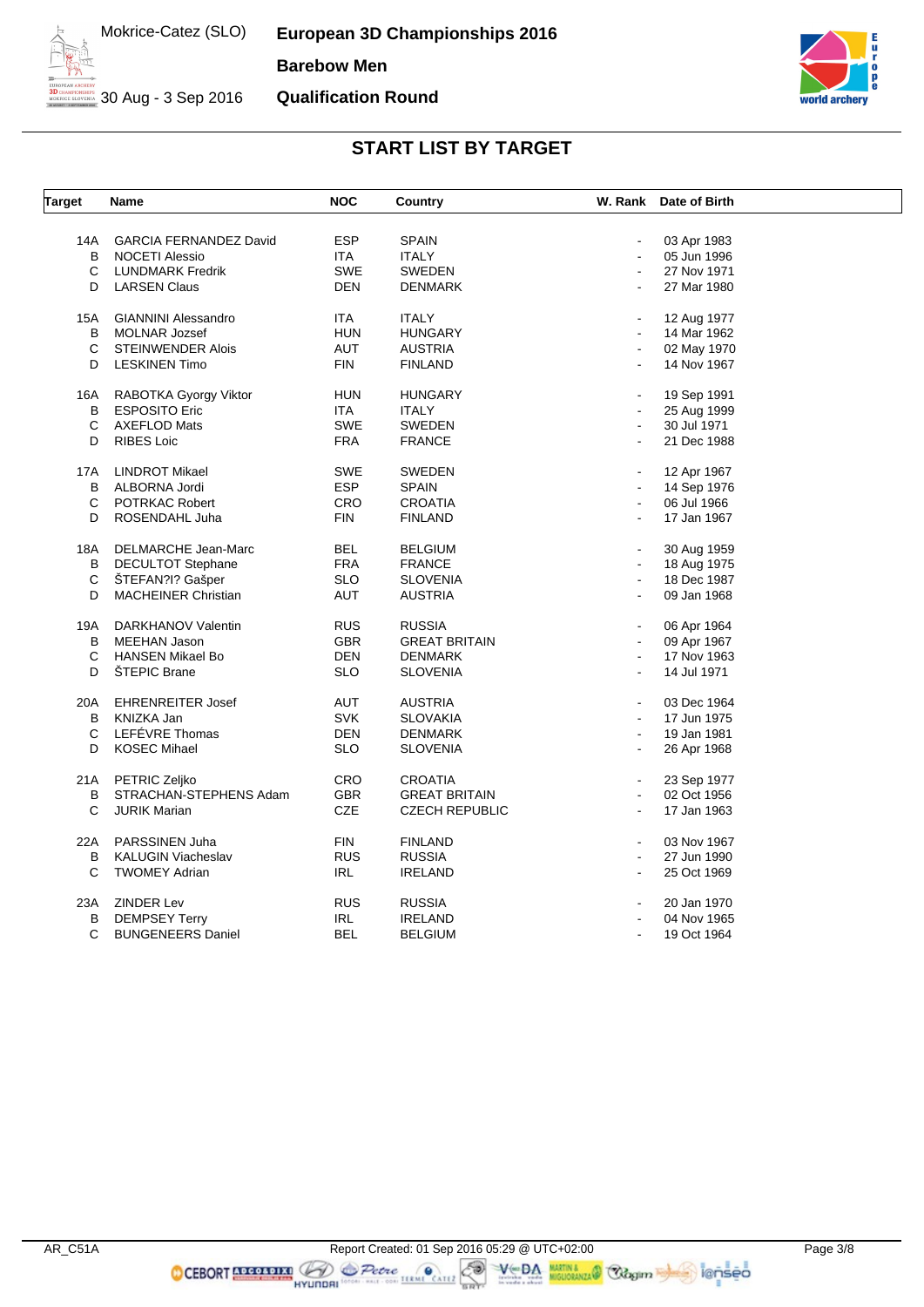**European 3D Championships 2016 Barebow Women Qualification Round**



30 Aug - 3 Sep 2016



| Target | Name                        | <b>NOC</b> | Country              |                              | W. Rank Date of Birth |  |
|--------|-----------------------------|------------|----------------------|------------------------------|-----------------------|--|
|        |                             |            |                      |                              |                       |  |
| 8A     | <b>STROBBE Eleonora</b>     | ITA.       | <b>ITALY</b>         | $\blacksquare$               | 07 Feb 1992           |  |
| B      | NILSSON Jessica             | <b>GBR</b> | <b>GREAT BRITAIN</b> | $\blacksquare$               | 11 Sep 1997           |  |
| C      | <b>FISCHERLEHNER Helene</b> | AUT        | <b>AUSTRIA</b>       | $\blacksquare$               | 05 Mar 1986           |  |
| D      | <b>PORTE Chantal</b>        | <b>FRA</b> | <b>FRANCE</b>        |                              | 10 Jan 1962           |  |
| 9A     | NOZIGLIA Cinzia             | ITA.       | <b>ITALY</b>         | $\blacksquare$               | 10 Nov 1984           |  |
| B      | <b>ASELL Stine</b>          | <b>SWE</b> | SWEDEN               | ٠                            | 27 Jun 1966           |  |
| C      | <b>SMRDU Nika</b>           | <b>SLO</b> | <b>SLOVENIA</b>      |                              | 18 Nov 1983           |  |
| D      | RADA Ilona                  | <b>HUN</b> | <b>HUNGARY</b>       | $\qquad \qquad \blacksquare$ | 24 Aug 1973           |  |
| 10A    | <b>NOCETI Sara</b>          | ITA        | <b>ITALY</b>         | $\blacksquare$               | 05 Feb 2000           |  |
| B      | <b>MINYANO MIQUEL Rosa</b>  | <b>ESP</b> | <b>SPAIN</b>         | $\overline{\phantom{0}}$     | 04 Aug 1959           |  |
| C      | <b>GUTMAN Tina</b>          | <b>SLO</b> | <b>SLOVENIA</b>      | $\blacksquare$               | 17 Feb 1974           |  |
| D      | <b>TWOMEY Sarah</b>         | IRL        | <b>IRELAND</b>       | ٠                            | 16 Jun 1976           |  |
| 11A    | <b>HED Julia</b>            | <b>SWE</b> | <b>SWEDEN</b>        | $\blacksquare$               | 26 Sep 1996           |  |
| B      | <b>REES Elizabeth</b>       | <b>GBR</b> | <b>GREAT BRITAIN</b> | $\blacksquare$               | 20 Nov 1994           |  |
| C      | <b>VERSTAPPEN Dorien</b>    | <b>BEL</b> | <b>BELGIUM</b>       |                              | 06 Jan 1989           |  |
| D      | <b>KALUGINA Marija</b>      | <b>RUS</b> | <b>RUSSIA</b>        |                              | 05 Dec 1990           |  |
| 12A    | <b>NOREST Elise</b>         | <b>FRA</b> | <b>FRANCE</b>        | $\blacksquare$               | 22 Dec 1978           |  |
| в      | <b>MURRAY Ann Marie</b>     | <b>IRL</b> | <b>IRELAND</b>       |                              | 03 Jan 1971           |  |
| C      | SAVENKOVA Maria             | <b>RUS</b> | <b>RUSSIA</b>        | $\qquad \qquad \blacksquare$ | 10 Oct 1986           |  |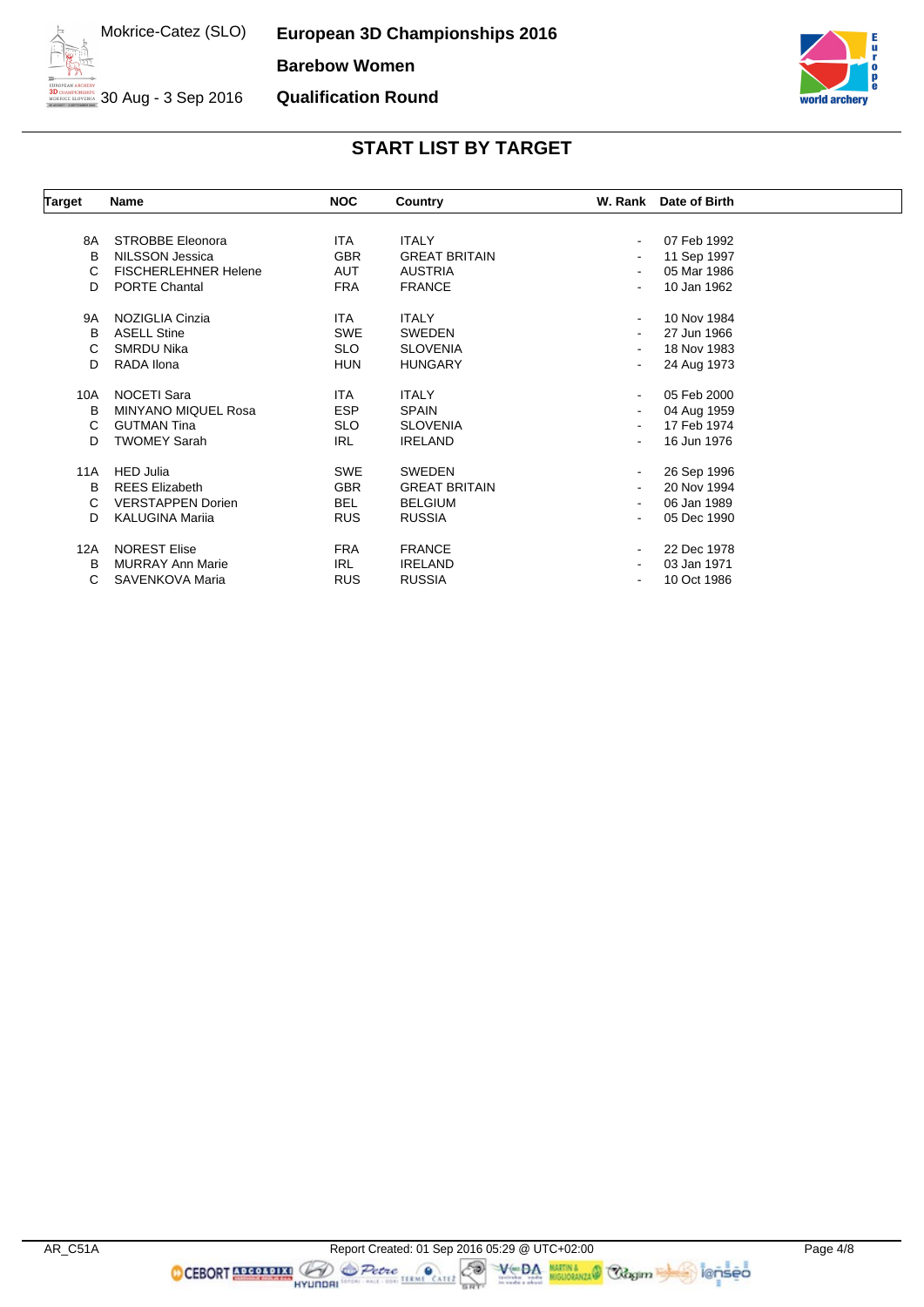**European 3D Championships 2016 Longbow Men Qualification Round**



30 Aug - 3 Sep 2016

## **START LIST BY TARGET**

| <b>Target</b> | Name                             | <b>NOC</b> | Country               |                | W. Rank Date of Birth |  |
|---------------|----------------------------------|------------|-----------------------|----------------|-----------------------|--|
|               |                                  |            |                       |                |                       |  |
| 8A            | <b>FALETTI Giuliano</b>          | <b>ITA</b> | <b>ITALY</b>          | $\frac{1}{2}$  | 27 Aug 1956           |  |
| B             | <b>IRIARTE LARUMBE Jose Luis</b> | <b>ESP</b> | <b>SPAIN</b>          | $\blacksquare$ | 30 May 1959           |  |
| C             | <b>ANZJOEN Stein</b>             | <b>NOR</b> | <b>NORWAY</b>         | $\blacksquare$ | 21 May 1958           |  |
| D             | JØRGENSEN Martin                 | <b>DEN</b> | <b>DENMARK</b>        | $\blacksquare$ | 09 Jun 1969           |  |
| 9A            | <b>HANUS Tomas</b>               | <b>CZE</b> | <b>CZECH REPUBLIC</b> | $\blacksquare$ | 06 Feb 1969           |  |
| В             | <b>VERRIER Serge</b>             | <b>BEL</b> | <b>BELGIUM</b>        | $\blacksquare$ | 11 Jun 1964           |  |
| $\mathsf{C}$  | PAHLM Per Ivar                   | <b>NOR</b> | <b>NORWAY</b>         | $\blacksquare$ | 28 Dec 1963           |  |
| D             | PODDEVALIN Mikhail               | <b>RUS</b> | <b>RUSSIA</b>         | $\blacksquare$ | 05 Apr 1983           |  |
| 10A           | PONTREMOLESI Marco               | <b>ITA</b> | <b>ITALY</b>          | $\blacksquare$ | 22 Aug 1960           |  |
| B             | RABOTKA Gyorgy                   | <b>HUN</b> | <b>HUNGARY</b>        |                | 13 Nov 1963           |  |
| C             | CORVINO Serge                    | <b>FRA</b> | <b>FRANCE</b>         | $\blacksquare$ | 03 Dec 1960           |  |
| D             | <b>BINDER Dusan</b>              | <b>SVK</b> | <b>SLOVAKIA</b>       | ۰              | 23 Apr 1963           |  |
| 11A           | <b>FORNASIER Danilo</b>          | <b>ITA</b> | <b>ITALY</b>          | $\blacksquare$ | 03 Sep 1953           |  |
| B             | <b>GARDEUR Robin</b>             | <b>FRA</b> | <b>FRANCE</b>         | $\blacksquare$ | 16 Feb 1993           |  |
| C             | <b>RAINER Kurt</b>               | <b>AUT</b> | <b>AUSTRIA</b>        | $\blacksquare$ | 19 Sep 1963           |  |
| D             | JØRGENSEN Torben                 | <b>DEN</b> | <b>DENMARK</b>        | ä,             | 11 Nov 1968           |  |
| 12A           | <b>PITSCHMANN Martin</b>         | AUT        | <b>AUSTRIA</b>        |                | 20 Jan 1971           |  |
| B             | <b>MAKAI Robert</b>              | <b>HUN</b> | <b>HUNGARY</b>        | $\blacksquare$ | 02 Jun 1976           |  |
| C             | <b>LOVEN Leif</b>                | <b>SWE</b> | <b>SWEDEN</b>         | $\blacksquare$ | 08 Aug 1965           |  |
| D             | <b>POWELL Richard</b>            | <b>GBR</b> | <b>GREAT BRITAIN</b>  | $\overline{a}$ | 12 Aug 1966           |  |
| 13A           | <b>LUNIN lurii</b>               | <b>RUS</b> | <b>RUSSIA</b>         | $\blacksquare$ | 11 Apr 1974           |  |
| B             | <b>MORELL Niklas</b>             | <b>SWE</b> | <b>SWEDEN</b>         | $\blacksquare$ | 15 Jun 1975           |  |
| C             | <b>JALKANEN Pekka</b>            | <b>FIN</b> | <b>FINLAND</b>        | $\blacksquare$ | 13 Sep 1967           |  |
| D             | <b>GORSIC Karli Andrej</b>       | <b>SLO</b> | <b>SLOVENIA</b>       | $\blacksquare$ | 18 Jul 1969           |  |
| 14A           | <b>LYSGAARD Jes</b>              | <b>DEN</b> | <b>DENMARK</b>        | $\blacksquare$ | 07 Mar 1967           |  |
| B             | PODGORŠEK Julij                  | <b>SLO</b> | <b>SLOVENIA</b>       | ۰              | 29 Nov 1954           |  |
| C             | <b>TYERS Gerald</b>              | <b>BEL</b> | <b>BELGIUM</b>        | ۰              | 10 May 1962           |  |
| 15A           | <b>OBLAK Franc</b>               | <b>SLO</b> | <b>SLOVENIA</b>       | $\blacksquare$ | 02 Sep 1941           |  |
| B             | <b>BURKE Steve</b>               | <b>GBR</b> | <b>GREAT BRITAIN</b>  |                | 07 Jan 1962           |  |
| $\mathsf{C}$  | TIIHONEN Juha                    | <b>FIN</b> | <b>FINLAND</b>        | $\blacksquare$ | 02 Feb 1968           |  |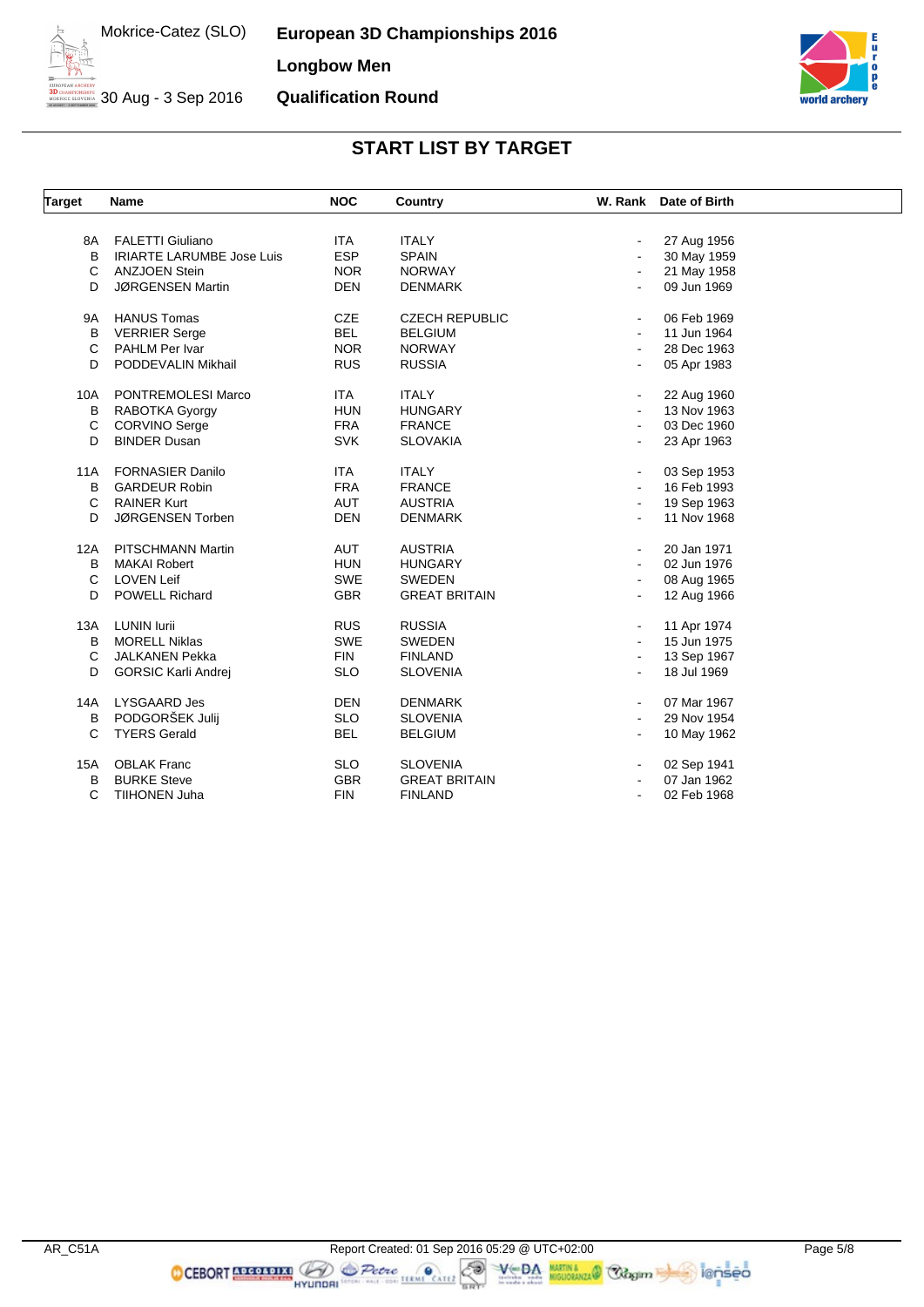**European 3D Championships 2016 Longbow Women Qualification Round**



30 Aug - 3 Sep 2016

| <b>Target</b> | <b>Name</b>                    | <b>NOC</b> | Country              |                          | W. Rank Date of Birth |
|---------------|--------------------------------|------------|----------------------|--------------------------|-----------------------|
|               |                                |            |                      |                          |                       |
| 1A            | <b>GARRIDO LAZARO Encarna</b>  | <b>ESP</b> | <b>SPAIN</b>         | $\overline{\phantom{a}}$ | 09 Dec 1971           |
| в             | <b>BARBARO Giulia</b>          | ITA.       | <b>ITALY</b>         |                          | 13 Dec 1957           |
| C             | <b>STRANBERG Augusta</b>       | <b>DEN</b> | <b>DENMARK</b>       |                          | 01 Aug 1993           |
| D             | <b>WILLIAMS Emily</b>          | <b>GBR</b> | <b>GREAT BRITAIN</b> |                          | 27 Sep 1992           |
| 2A            | SIRKEL-SUVISTE Inge            | <b>EST</b> | <b>ESTONIA</b>       | $\blacksquare$           | 19 Sep 1976           |
| B             | <b>SACCHETTI Paola</b>         | <b>ITA</b> | <b>ITALY</b>         |                          | 07 May 1964           |
| C             | <b>FRANZ Simone</b>            | <b>AUT</b> | <b>AUSTRIA</b>       |                          | 10 Mar 1978           |
| D             | <b>SLEIGHT Lesley</b>          | <b>GBR</b> | <b>GREAT BRITAIN</b> |                          | 16 Mar 1963           |
| 3A            | <b>KELL YIIe</b>               | <b>EST</b> | <b>ESTONIA</b>       | $\blacksquare$           | 29 Aug 1965           |
| B             | <b>NATLACEN Vanda</b>          | <b>SLO</b> | <b>SLOVENIA</b>      |                          | 12 Nov 1964           |
| С             | <b>RAMOS Daniele</b>           | <b>FRA</b> | <b>FRANCE</b>        |                          | 02 Jan 1965           |
| D             | SAVILUOTO Leena-Kaarina        | <b>SWE</b> | <b>SWEDEN</b>        |                          | 19 Oct 1964           |
| 4A            | <b>TESIO Marina</b>            | <b>ITA</b> | <b>ITALY</b>         | $\sim$                   | 09 Jan 1963           |
| B             | <b>SVARTVIK Monika</b>         | <b>SWE</b> | <b>SWEDEN</b>        |                          | 23 Jun 1963           |
| C             | SHUICHIKOVA Evgenija           | <b>RUS</b> | <b>RUSSIA</b>        |                          | 10 Jul 1980           |
| 5A            | <b>HANSEN Stine</b>            | <b>DEN</b> | <b>DENMARK</b>       | $\sim$                   | 17 Mar 1988           |
| B             | <b>MORTIER Patricia</b>        | <b>BEL</b> | <b>BELGIUM</b>       | $\blacksquare$           | 23 Jan 1976           |
| С             | <b>NOLIMAL Renata</b>          | <b>SLO</b> | <b>SLOVENIA</b>      |                          | 28 Aug 1971           |
| 6A            | KONTI? Vita                    | <b>SLO</b> | <b>SLOVENIA</b>      | $\blacksquare$           | 10 Aug 1981           |
| в             | <b>REINALTER Anita</b>         | <b>AUT</b> | <b>AUSTRIA</b>       |                          | 27 Jun 1967           |
| С             | <b>ERIKSSON Carin Birgitta</b> | DEN        | <b>DENMARK</b>       |                          | 04 May 1973           |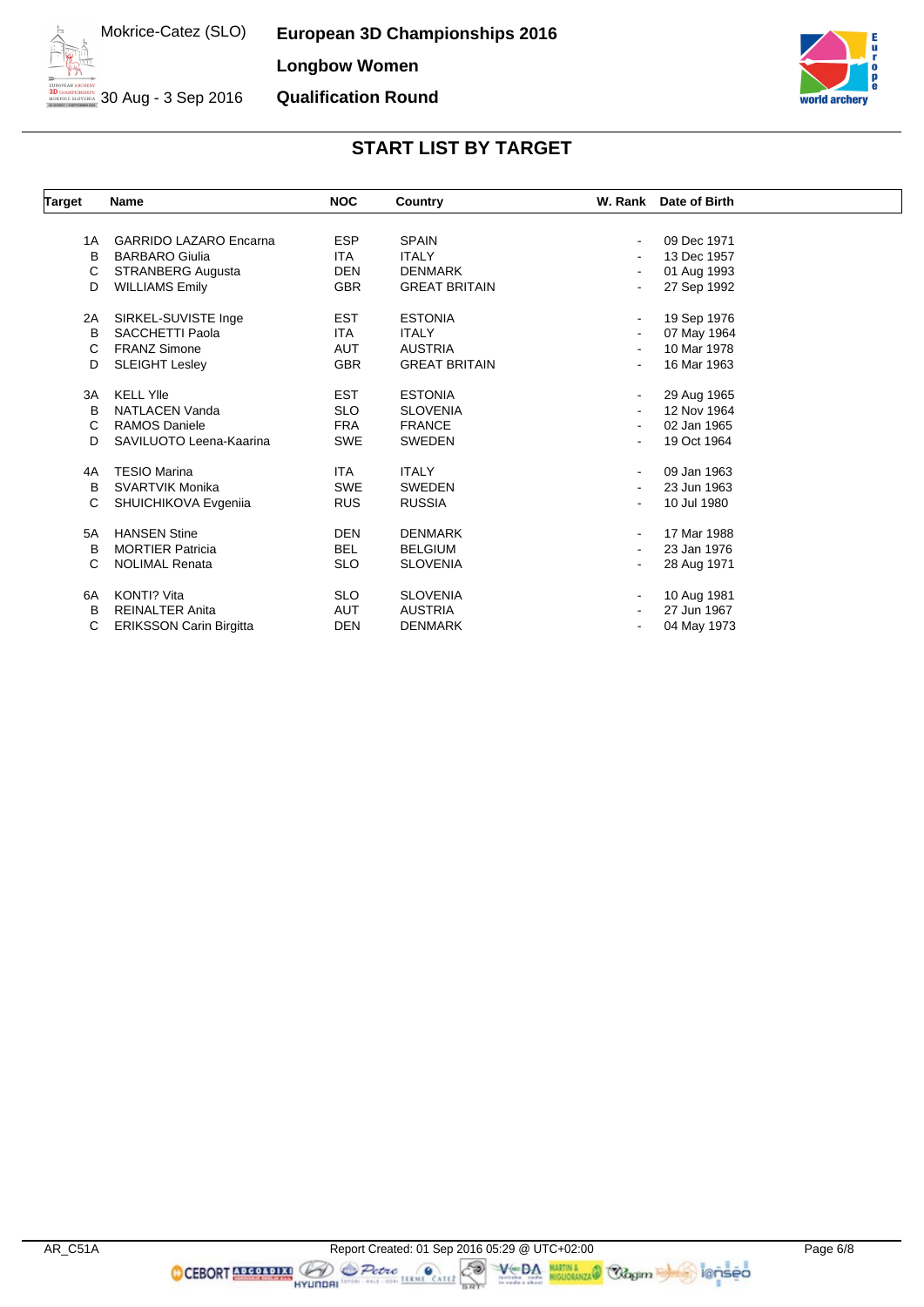**European 3D Championships 2016 Instinctive Men Qualification Round**



30 Aug - 3 Sep 2016

## **START LIST BY TARGET**

| Target | <b>Name</b>                 | <b>NOC</b> | Country               | W. Rank Date of Birth |  |
|--------|-----------------------------|------------|-----------------------|-----------------------|--|
|        |                             |            |                       |                       |  |
| 1A     | <b>LAZZARONI Enzo</b>       | ITA.       | <b>ITALY</b>          | 15 May 1960           |  |
| B      | <b>MOLNAR Ferenc</b>        | <b>HUN</b> | <b>HUNGARY</b>        | 26 Jun 1966           |  |
| С      | <b>MADURKAY Petr</b>        | <b>CZE</b> | <b>CZECH REPUBLIC</b> | 08 Nov 1966           |  |
| D      | <b>GOMEZ GARATE Juan</b>    | <b>ESP</b> | <b>SPAIN</b>          | 27 Jan 1957           |  |
| 2A     | PITTALUGA Fabio             | <b>ITA</b> | <b>ITALY</b>          | 17 May 1965           |  |
| B      | <b>BAGGE Henning</b>        | <b>SWE</b> | <b>SWEDEN</b>         | 07 Sep 1973           |  |
| С      | <b>BRULIN Xavier</b>        | <b>FRA</b> | <b>FRANCE</b>         | 29 Sep 1971           |  |
| D      | <b>BUDIAK Vitalii</b>       | <b>RUS</b> | <b>RUSSIA</b>         | 20 Feb 1986           |  |
| 3A     | <b>CHRISTIANSEN Frank</b>   | <b>DEN</b> | <b>DENMARK</b>        | 01 Sep 1967           |  |
| В      | STOROIEN Bjorn              | <b>NOR</b> | <b>NORWAY</b>         | 11 Aug 1970           |  |
| C      | <b>HOELLWIRTH Andreas</b>   | <b>AUT</b> | <b>AUSTRIA</b>        | 07 Apr 1975           |  |
| D      | <b>VICINI Davide</b>        | ITA        | <b>ITALY</b>          | 04 Nov 1964           |  |
| 4A     | <b>KANCILJA Toni</b>        | <b>SLO</b> | <b>SLOVENIA</b>       | 20 Mar 1969           |  |
| B      | <b>MALEK Peter</b>          | <b>SVK</b> | <b>SLOVAKIA</b>       | 14 Jun 1974           |  |
| C      | <b>CHRISTENSEN Zibrandt</b> | <b>DEN</b> | <b>DENMARK</b>        | 29 Aug 1977           |  |
| D      | <b>THURNES Manfred</b>      | AUT        | <b>AUSTRIA</b>        | 07 Dec 1966           |  |
| 5A     | <b>KOCMAN Marjan</b>        | <b>SLO</b> | <b>SLOVENIA</b>       | 29 Jun 1972           |  |
| B      | <b>KARLSSON Bo</b>          | <b>SWE</b> | SWEDEN                | 11 May 1960           |  |
| С      | SANCHEZ Aureliano           | <b>ESP</b> | <b>SPAIN</b>          | 28 Sep 1966           |  |
| D      | <b>KLEIN Vasilii</b>        | <b>RUS</b> | <b>RUSSIA</b>         | 21 Nov 1958           |  |
| 6A     | <b>SCHWAIGER Michael</b>    | AUT        | <b>AUSTRIA</b>        | 26 Oct 1973           |  |
| B      | <b>ADET Steve</b>           | <b>FRA</b> | <b>FRANCE</b>         | 18 Jun 1992           |  |
| С      | <b>CHRISTIANSEN Bruno</b>   | <b>DEN</b> | <b>DENMARK</b>        | 25 Apr 1954           |  |
| D      | <b>ZALIVAKIN Aleksandr</b>  | <b>RUS</b> | <b>RUSSIA</b>         | 25 Mar 1969           |  |